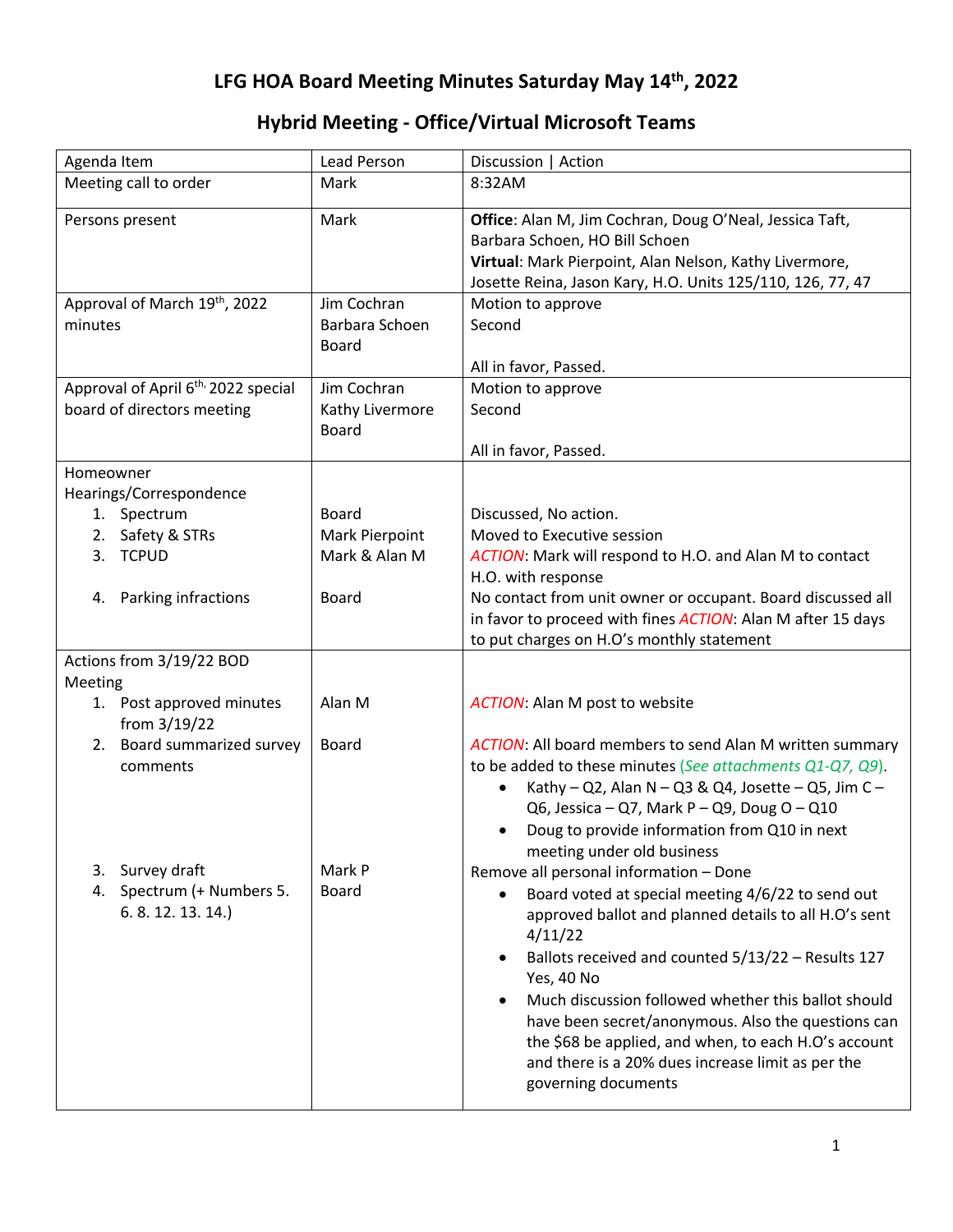|                                                                                                | Kathy Livermore<br>Josette<br><b>Board</b> | Motion. Send to Richard Fong (HOA Attorney) both<br>$\bullet$<br>questions with background information (emails etc.).<br>Question 1: should this vote have been<br>$\circ$<br>accomplished by using a secret ballot?<br>Question 2: the existing \$10 dues increase<br>$\circ$<br>(Jan 2022) plus the \$68 per month proposed<br>increase, exceeds the 20% (of \$370)<br>maximum allowed dues increase by the<br>board. How should this be handled?<br>Second.<br>All in favor - Approved. ACTION: Alan M to send as<br>directed to Richard Fong all information<br>Additional comments concerning Spectrum<br>$\bullet$<br>Mark - Board has a legal write to offer this<br>$\circ$<br>bulk rate plan<br>H.O. Comment - Try to get Spectrum to<br>$\circ$<br>reduce additional monthly fee to less than<br>\$64 to get below the 20%<br>H.O. Comment - Board should accept vote,<br>$\circ$<br>move on<br>Barbara - Roughly 60 days after signing of<br>$\circ$<br>contract is when bulk rate takes effect on the |
|------------------------------------------------------------------------------------------------|--------------------------------------------|-------------------------------------------------------------------------------------------------------------------------------------------------------------------------------------------------------------------------------------------------------------------------------------------------------------------------------------------------------------------------------------------------------------------------------------------------------------------------------------------------------------------------------------------------------------------------------------------------------------------------------------------------------------------------------------------------------------------------------------------------------------------------------------------------------------------------------------------------------------------------------------------------------------------------------------------------------------------------------------------------------------------|
| Remove magnetic door<br>7.<br>screens on front and rear<br>doors at LFG                        | Alan M                                     | monthly statements<br>Alan removed all he could find. There might be more found<br>after the snow melts. Mark asked if the architectural chair<br>Doug O'Neal would consider adding this to the standards.<br>ACTION: Doug responded "no, but will look into rolling-type<br>as an option"                                                                                                                                                                                                                                                                                                                                                                                                                                                                                                                                                                                                                                                                                                                        |
| 9.<br>Remove pine tree behind<br>unit 126 because "stuff<br>falls from tree and blocks<br>sun" | <b>Board</b>                               | After discussion, board agreed to not remove this tree.<br>Motion - Doug O. Second - Jessica T. 7 voted yes, 1 abstained<br>(Jim C). Motion passed. H.O. of unit 126 was present at this<br>meeting and agreed to accept the Board's decision.                                                                                                                                                                                                                                                                                                                                                                                                                                                                                                                                                                                                                                                                                                                                                                    |
| 10. Alan to ask Tahoe City<br>Fire Department to<br>survey all LFG common<br>area              | Alan M                                     | Alan met with fire department. The department is now<br>required to inspect exterior of any unit requesting an STR<br>permit, therefore they cannot take the time to survey all of<br>LFG. Alan stated that past common area inspections (3 or<br>more) have been positive, no action required.                                                                                                                                                                                                                                                                                                                                                                                                                                                                                                                                                                                                                                                                                                                   |
| 11. Lawn renovation                                                                            | Alan M                                     | Alan has called two landscape contractors to come out and<br>meet to inspect the lawns. No response at this point, will<br>continue to make calls.                                                                                                                                                                                                                                                                                                                                                                                                                                                                                                                                                                                                                                                                                                                                                                                                                                                                |
| Old Business - Pool/Bath/Foot<br>path renovation                                               | Alan M                                     | More demolition, framing, plumbing, structural supports<br>planned for the week of 5/16/22. Alan waiting for two bids<br>for the asphalt paths. Contractor also sending up his asphalt<br>contractor to prepare his proposal. Alan also expects welder<br>this week (5/16) to install pickleball gate.                                                                                                                                                                                                                                                                                                                                                                                                                                                                                                                                                                                                                                                                                                            |
| <b>Committee Reports</b><br>1. Governing Documents                                             | Alan N                                     | The Rules and Reg's Committee has been reviewing the first<br>draft of the "FOURTH AMENDMENT AND RESTATED<br>DECLARATION" of our Governing Documents from our<br>attorney. Brian Hanley.                                                                                                                                                                                                                                                                                                                                                                                                                                                                                                                                                                                                                                                                                                                                                                                                                          |